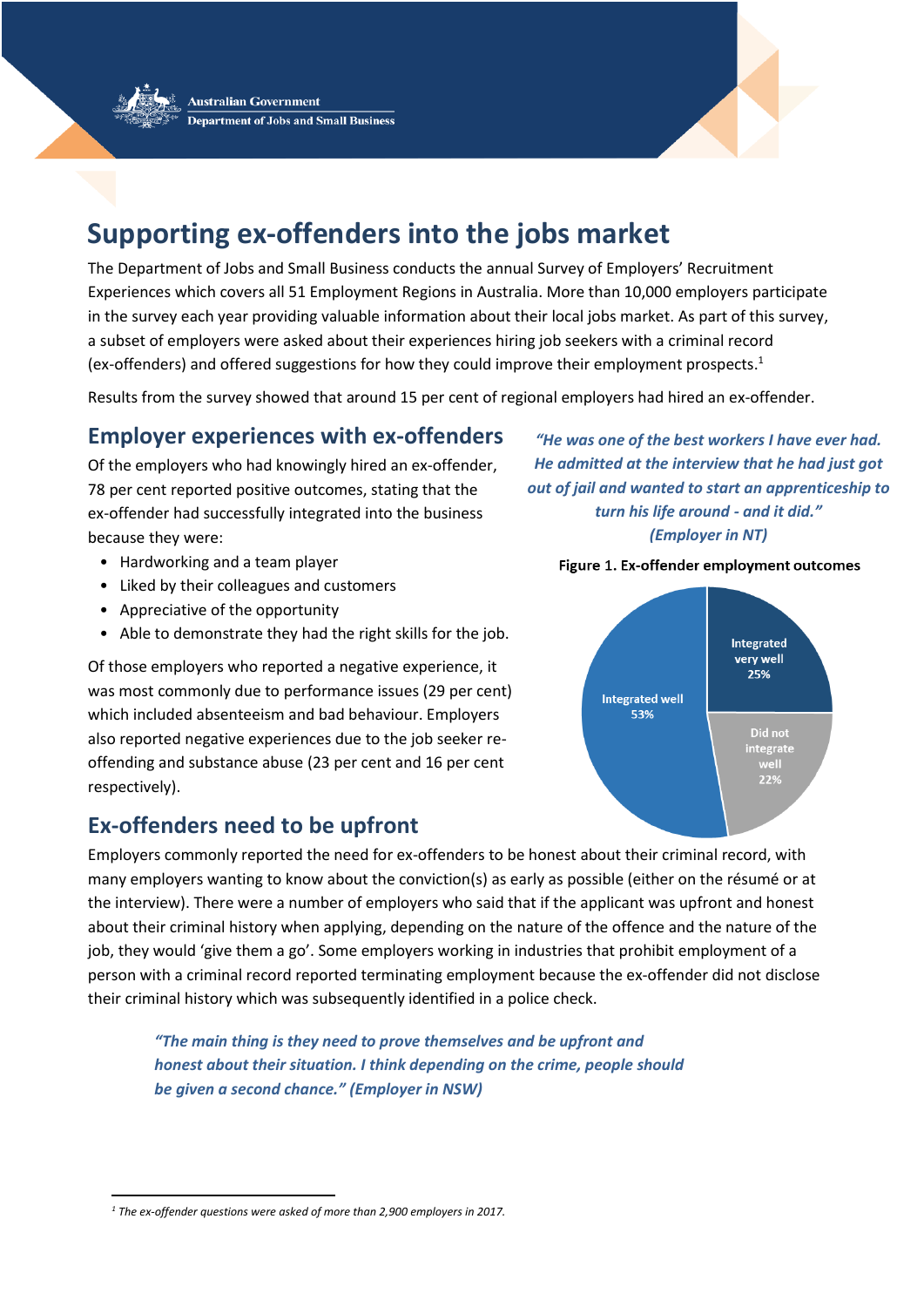# **Employers requiring police checks**

Some 57 per cent of surveyed employers did not require a police or criminal background check when recruiting new staff. These employers were most often in the Agriculture, Manufacturing, and the Retail and Wholesale Trade industries.

Of the surveyed employers who required a police check for some or all new staff, most were in industries where police checks are mandatory (such as Health Care and Education and Training) as the nature of their work involves working with children, the elderly or other vulnerable people.

Proportion of employers who had knowingly hired an ex-offender



Share of total employment. Australia

Figure 2. Employers who required a police check

# **Which employers are more likely**

# **to hire an ex-offender?**<sup>2</sup>

 $\overline{a}$ 

Employers in producing industries (Agriculture, Construction and Manufacturing) were more likely to have hired an ex-offender. Almost one in four employers in Manufacturing had knowingly hired someone with a criminal record, followed by employers in Construction, Agriculture and Transport Services (see Figure 3).



## Figure 3. Employers who had knowingly hired an ex-offender and share of total employment, by industry

Source: ABS, Labour Force Survey, February 2018, Seasonally adjusted, Australia; Department of Employment, Survey of Employers' Recruitment Experiences, 2017

 $^2$  The Other Services industry provides a range of services including car repair and maintenance (like spray painting) and other machinery repair services.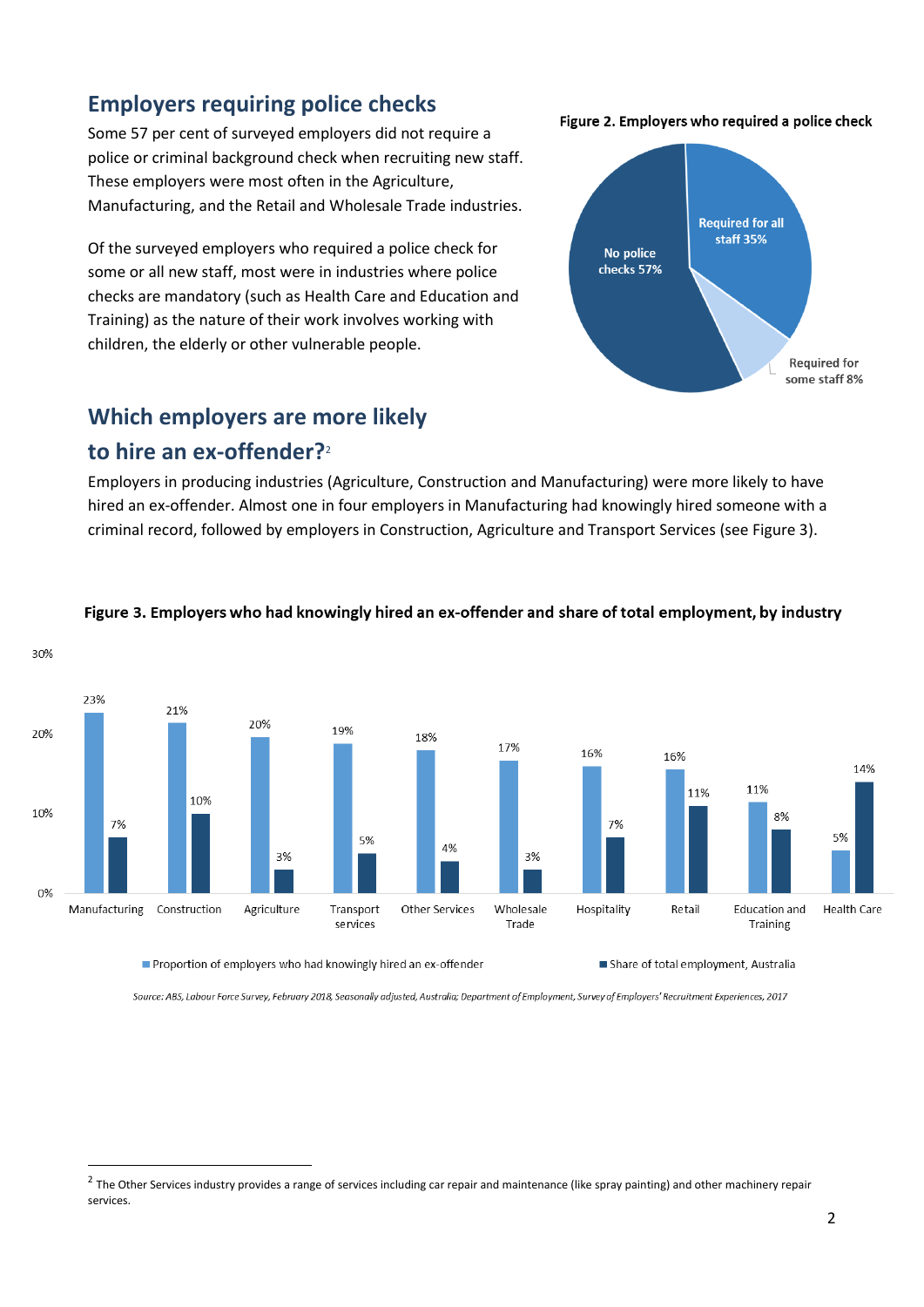The Construction industry is likely to continue to provide employment opportunities for ex-offenders due to:

- Large projected employment growth
- Close to half (46 per cent) of employers not requiring police checks for their staff
- A willingness to hire ex–offenders.

Health Care is Australia's largest employing industry and while it is projected to make the largest contribution to employment growth in the coming years, ex-offenders will find it more difficult to take advantage of these opportunities due to the significant number of employers requiring police checks. Of the surveyed employers in the Health Care industry:

- 82 per cent said they require police checks for all or some jobs; but
- 5 per cent had knowingly hired someone with a criminal record, most likely in roles like maintenance, trades and food preparation.

Retail is the second largest employing industry in Australia, and 73 per cent of employers in this industry said they do not require police checks for their staff. Accordingly, this industry is also likely to provide opportunities for ex-offenders.

# **How can ex-offenders improve their employment prospects?**

When employers were asked what ex-offenders could to improve their employment prospects, they suggested:

## *Education and training*

Job seekers with a criminal record should focus on improving their education and training. With a changing labour market and many new jobs requiring a different and higher level skill set, education and training are more relevant than ever. In addition to having the skills required, employers said that undertaking relevant training would demonstrate a willingness to learn and a desire to work.

*"Ex-offenders should try to get as many qualifications as possible to broaden their employment prospects." (Employer in WA)*

## *Employability skills*

Sometimes called soft skills or people skills, these are the essential skills, personal qualities and values that are very important to employers. Most commonly, employers sought good communication and interpersonal skills, a strong work ethic, good presentation (at the interview and for work), a positive attitude, being upfront and honest and reliability.

Research by the Department shows that 72 per cent of employers place at least as much emphasis, if not more, on employability skills than they do on technical skills.